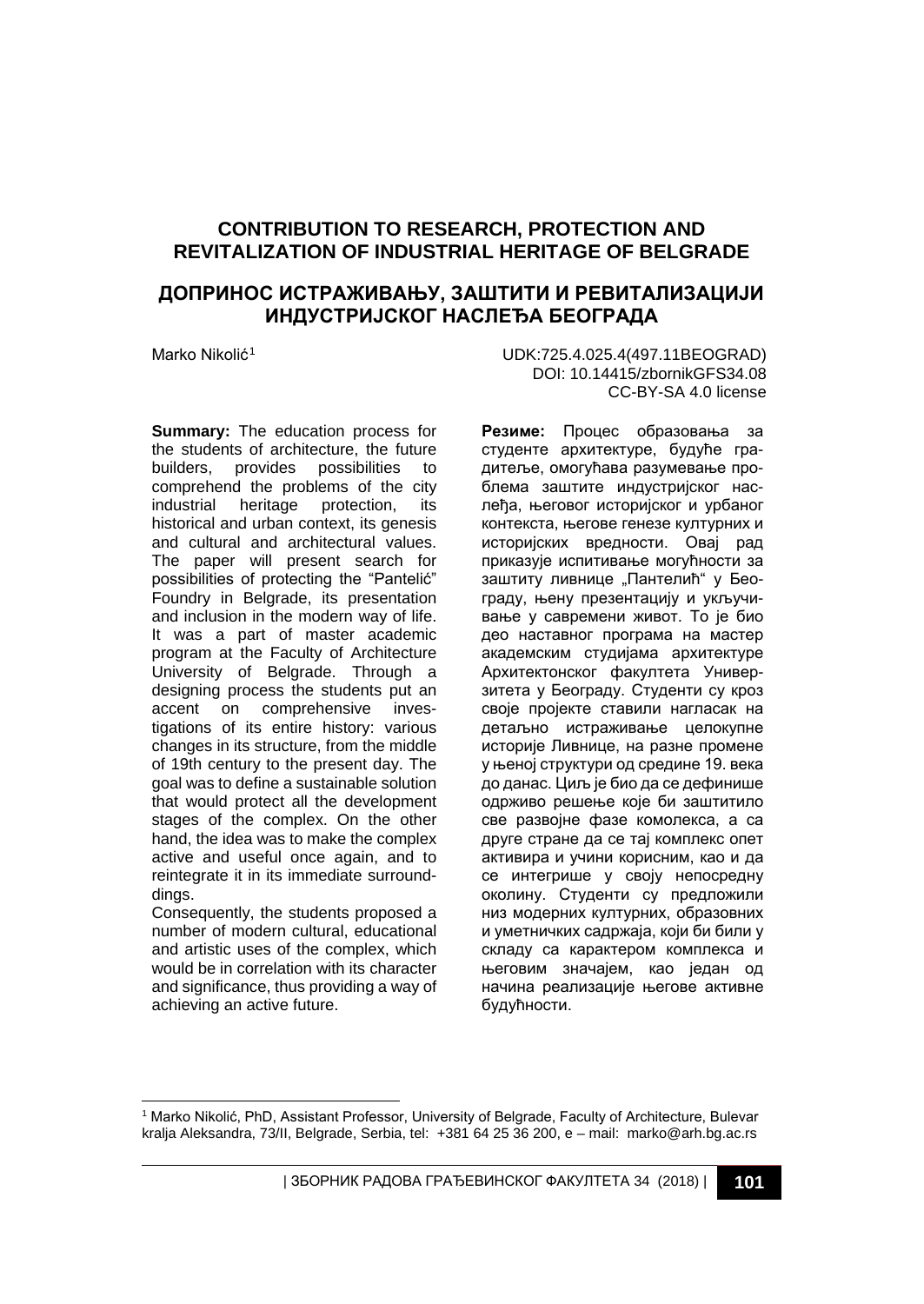**Key words:** Industrial heritage, protecttion, reactivation, authenticity, integrity, education

## **1. INTRODUCTION**

In contrast to the entire architectural heritage, which has lasted for hundreds,<br>even thousands of years, the of years, observation scope of industrial heritage is narrowed down to several centuries, even decades. Two factors have influenced this: 1. Industry has started developing only a few hundreds years ago with an intensive advancement in the second half of the 18<sup>th</sup> century after the so called "industrial revolution" in England, and especially in the last several decades, following progressive and ever quicker development of new technologies in almost all spheres of human activities and 2. For its own<br>features, industry itself is selffeatures, industry itself is destructive, i.e. in accordance with the new technologies and new methods of work, it continually innovates processes and removes, changes and even destroys current production assets and infrastructure, including the facilities as well as their immediate surroundings. [1] Nevertheless, it is clear there exists a general social interest to protect this time limited and specific type of heritage and preserve it for future generations as a testimony to technological development and technical culture. This interest has been recognized in the whole world and significant measures have been implemented in recent years.

#### **2. METHODOLOGY OF WORK IN THE ELECTIVE COURSE HISTORY AND THEORY 1 – VISUAL CULTURE IN ARCHITECTURAL THEORY AND PRACTICE**

In numerous conventions and charters on the protection and revitalization of cultural heritage, there are notable **Кључне речи:** индустријско наслеђе, заштита, ревитализација, аутентичност, интегритет, образовање

# **1. УВОД**

За разлику од укупног градитељског наслеђа, које се везује за стотине, па и хиљаде година, хоризонт посматрања индустријског наслеђа jе сужен на неколико векова, па и на десетине година. На то утичу две чињенице: 1. Индустрија је почела да се развија пре само неколико стотина година, са интензивним успоном у другој половини 18. века после тзв. "индустријске револуције" у Енглеској, а посебно у последњих неколико десетина година, пратећи прогресивни и све убрзанији развој нових технологија у скоро свим подручјима људске делатности; и 2. Индустрија је сама по себи, због својих својстава, "самоуништавајућа", односно у складу са новим технологијама и новим методама рада стално врши иновације процеса и одстрањивање, промене, па и уништавање постојећих производних средстава и инфраструктуре, укључујући и грађевине, као и непосредно окружење. [1]**.** Али, и поред тога, јасно је да постоји општи друштвени интерес да се овај временски ограничен и специфичан облик баштине заштити, као сведок развоја технологија и техничке културе, сачува за будуће генерације. Тај интерес је схваћен у целом свету и на томе се последњих година предузимају озбиљне мере.

#### **2. МEТОДОЛОГИЈА РАДА НА ИЗБОРНОМ ПРЕДМЕТУ ИСТОРИЈА И ТЕОРИЈА 1 – ВИЗУЕЛНА КУЛТУРА У АРХИТЕКТОНСКОЈ ТЕОРИЈИ И ПРАКСИ**

У бројним конвенцијама и повељама о заштити и ревитализацији кул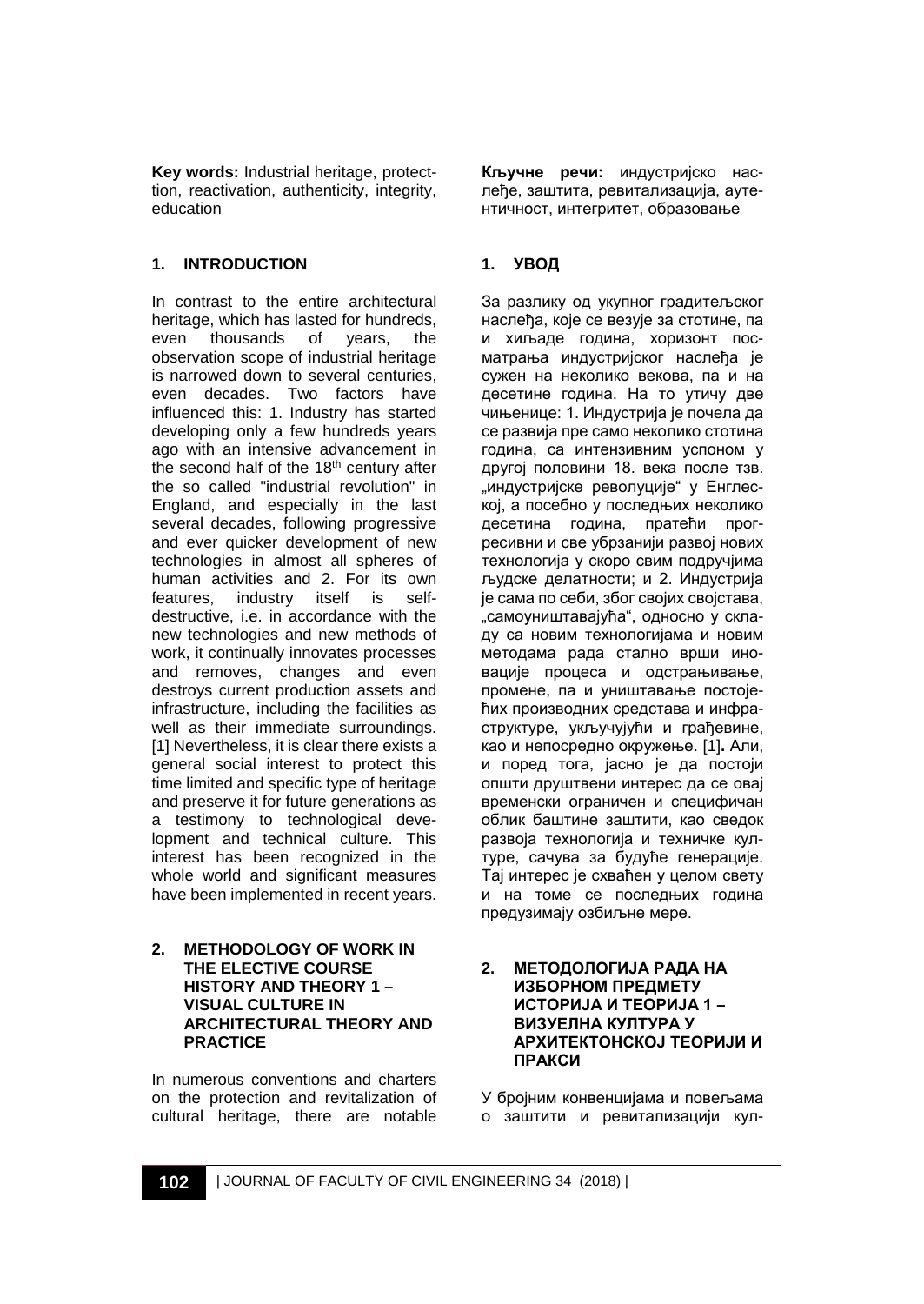recommendations in which it has been emphasized that for the work on the<br>protection of cultural heritage. protection of cultural heritage, professionals with a specific knowledge of methodological, theoretical and historical aspects of these complex issues should be educated on university level. [2] This is the case with the convention on the protection of industrial heritage. [3] Following these recommenddations, particular topics related to the revitalization and presentation of various types of architectural heritage have been explored for several years on the master studies of the Faculty of Architecture of the University of Belgrade. [4] A course named *History and theory 1 – Visual Culture in the Architectural Theory and Practice,*  whose head is Assistant Professor Marko Nikolić, PhD was realized during the school year 2017/2018, in the fall semester, within the course in the first year of master studies of architecture, i.e. in the forth year of integrated academic studies of architecture at the Faculty of Architecture of the University of Belgrade. This year, the course has dealt with the topic of industrial heritage of Belgrade through the study of "Pantelić" Foundry in Zemun and the possibilities of its protection, revitalization and presentation. This is primarily a continuation of the study of the industrial heritage of Belgrade within the framework of teaching process. In the previous years this has been fostered by efforts of some professionals from the Cultural Heritage Preservation Institute of Belgrade. They suggested this type of architectural heritage should also be represented in particular topics already explored on master studies of architecture of this faculty in the field of research and protection of architectural heritage. The goal of the course was to identify certain values of industrial heritage of Belgrade, as well as to define this type of heritage to students through an actual example, so that they would improve and enrich their knowledge and approaches to preservation of architectтурног наслеђа издвајају се препоруке у којима се наглашава да за рад на заштити културног наслеђа треба да се на универзитетском нивоу образују стручњаци са специфичним знањима везаним за методолошке, теоријске и историјске аспекте ове сложене проблематике. [2] То је случај и са конвенцијом о заштити индустријског наслеђа. [3] Следећи ове препоруке, у оквиру наставе на мастер студијама Архитектонског факултета Универзитета у Београду, већ више година се обрађују специфичне теме везане за ревитализацију и презентацију различитих видова градитељског наслеђа. [4] Током школске 2017/2018. године на Архитектонском факултету Универзитета у Београду, у јесењем семестру, у оквиру предмета на првој години мастер академских студија архитектуре, односно четвртој години интегрисаних академских студија архитектуре, реализован је предмет Историја и теорија 1 – Визуелна култура у архитектонској теорији и пракси, чији је руководилац доц. др Марко Николић. Тема предмета ове школске године била је везана за индустријско наслеђе Београда, кроз студију Ливнице "Пантелић" у Земуну и могућности њене заштите, ревитализације и презентације. То је пре свега наставак проучавања индустријског наслеђа Београда у оквирима наставног процеса, што је ранијих година било подстакнуто залагањем појединих стручњака из Завода за заштиту споменика културе града Београда, који су предложили да и овај вид градитељског наслеђа буде заступљен кроз специфичне теме које су већ развијане на мастер академским студијама архитектуре овог факултета из области проучавања и заштите градитељског наслеђа. Циљ предмета је био да се укаже на специфичне вредности индустријског наслеђа Београда, као и да се студентима кроз конкретан пример приближи ова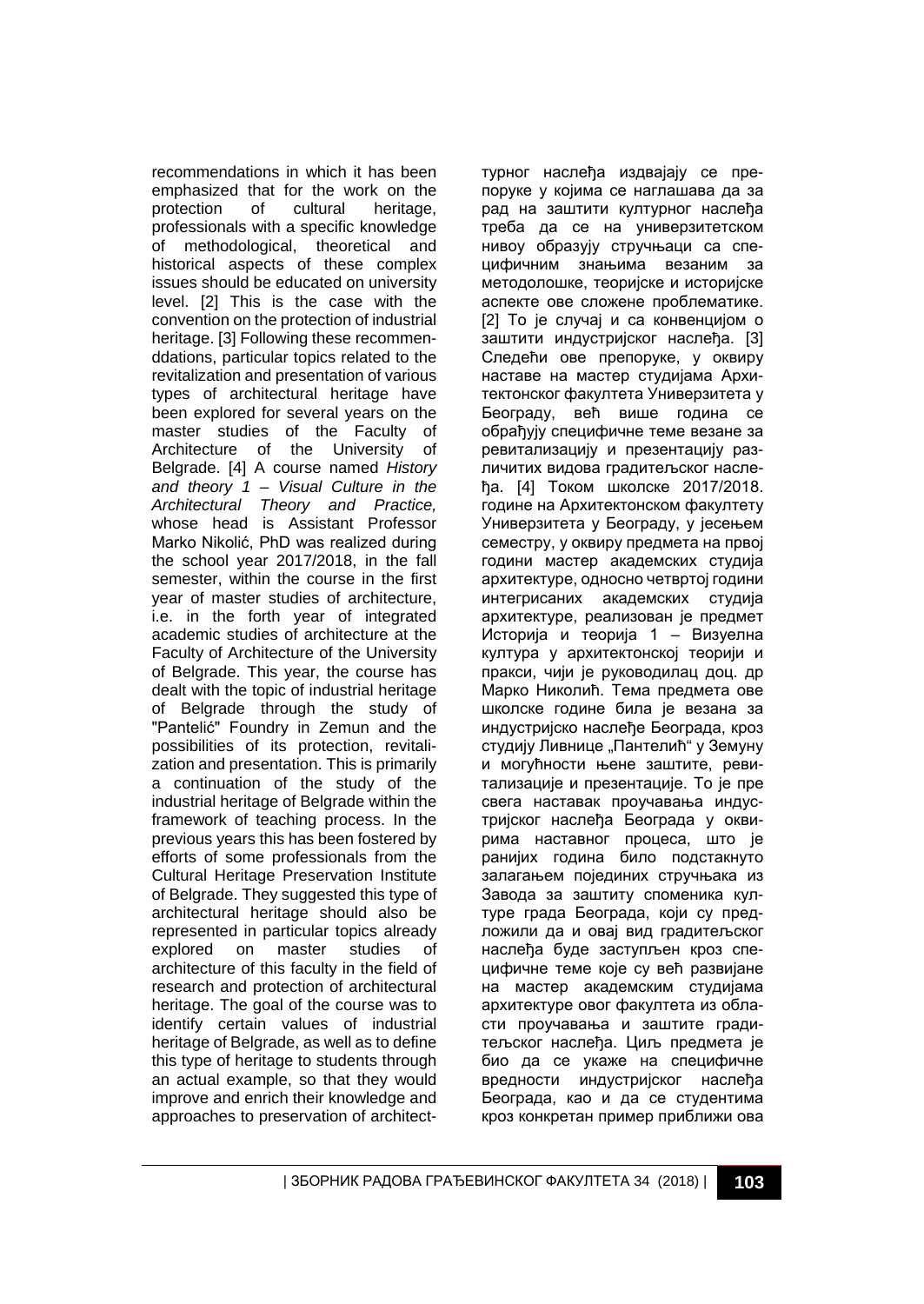tural heritage as well as their contemporary design in protected complexes with proposals of<br>revitalization and presentation of revitalization and presentation<br>"Pantelić" Foundry. During Foundry. During onesemester course, which consisted of lectures and assignments, students were introduced to: a contemporary methodological approach to research and evaluation of industrial heritage both in the world and in Belgrade itself; problems and methods of definition of<br>potential and possibilities of potential and possibilities of regeneration of industrial heritage in accordance with contemporary needs; comparative analyses of advantages and disadvantages of various possibilities and approaches to protection and presentation both in our country and in the world etc. Within the first phase of course work, students familiarized themselves with more<br>significant examples of industrial examples of architecture in the world and in Belgrade through literature and Internet resources, field work and data analysis, for which they provided interpretation of their cultural-historical, architectural, scientific and other values as well as previous efforts of their protection. After that, students focused on research and collection of data on the example set to be explored - "Pantelić" Foundry in Zemun. Students independently researched and collected data from the "Catalogue of immovable cultural property in the territory of the city of Belgrade" available on the website of the Cultural Heritage Preservation Institute of Belgrade, [5] as well as from literature, on the basis of which they formed their own attitude and ideas. After the collection of basic data on historical and architectural development of the complex and recording present state, students presented the results of their research in the form of historical, urban and architectural analysis of the area and the facility itself. After synchronization of attitudes and results of research, work on preparation of proposal for contemporary interventions врста наслеђа, како би они кроз предлог ревитализације и презентације Ливнице "Пантелић" унапредили и обогатили своја знања и приступе очувању градитељског наслеђа и савременог пројектовања у заштићеним комплексима. Током једносеместралног курса, који се састојао од предавања и вежби, студенти су се упознали са: савременим методолошким приступом истраживања и валоризације индустријског наслеђа у свету, као и самог Београда; проблемима и методама дефинисања потенцијала и могућности регенерације индустријског наслеђа у складу са савременим потребама; компаративним анализама предности и мана различитих могућности и приступа заштити и презентацији код нас и у свету и сл. У оквиру прве фазе рада на предмету, студенти су се кроз лите-ратуру и интернет изворе, истраживање на терену и анализу података, боље упознали са значајнијим примерима индустријске архитектуре у свету и Београду, за које су дали образложење њихових културно историјских, архитектонских, научних и других вредности, као и досадашњег приступа њиховој заштити. Након тога студенти су се фокусирали на истраживање и прикупљање података о примеру који ће обрађивати, Ливници "Пантелић" у Земуну. Студенти су самостално истраживали и прикупили податке из<br>"Каталога непокретних културнх непокретних културнх добара на подручју града Београда", која је доступна на сајту Завода за заштиту споменика културе града Београда, [5] као и кроз литературу, на основу чега су конципирали своје властите ставове и идеје. Након прикупљања основних података о историјском и архитектонском развоју комплекса и снимања постојећег стања, студенти су презентовали резултате својих истраживања у облику историјских, урбанистичких и архитектонских анализа простора и саме грађевине. Након усаглаша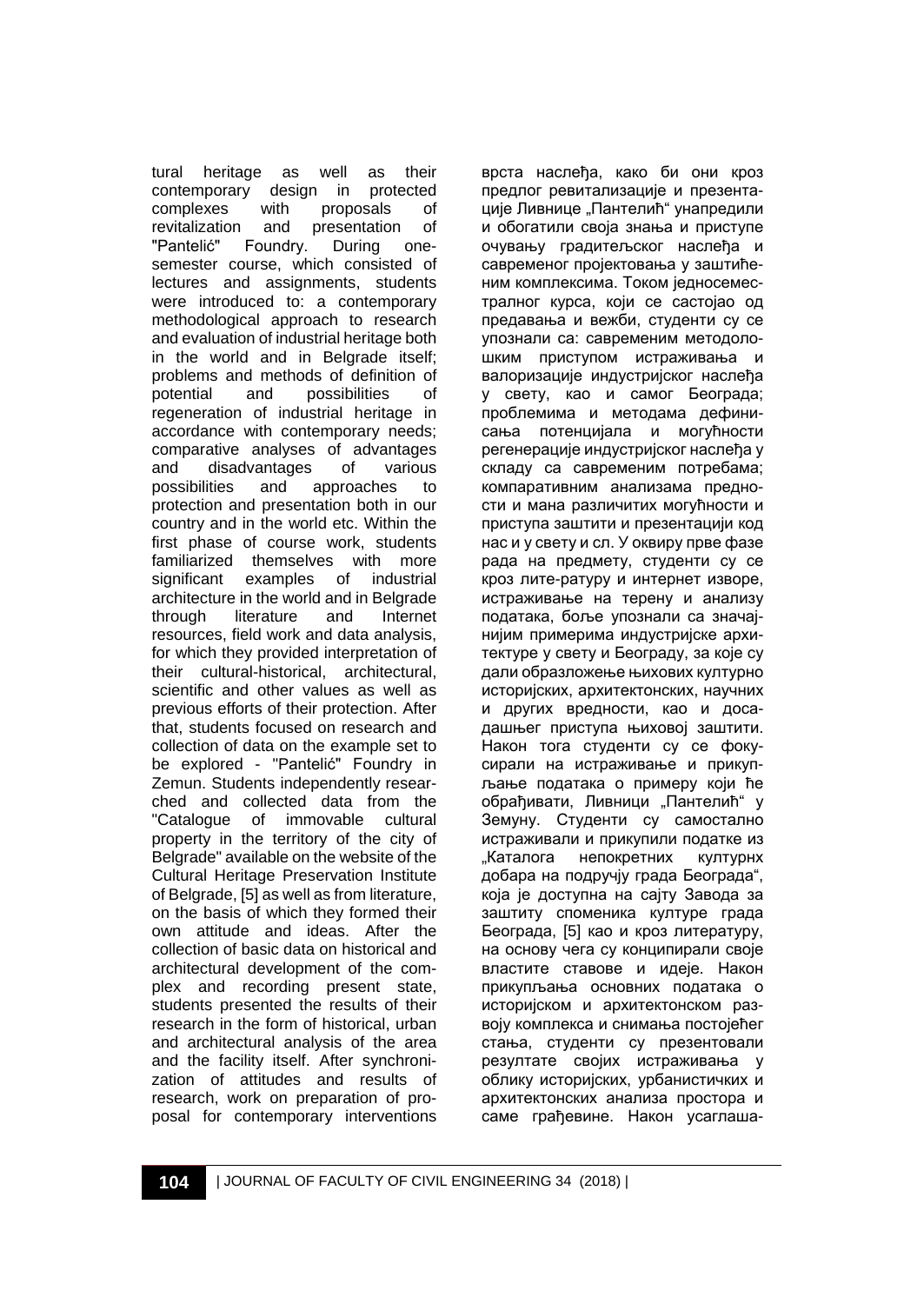followed, i.e. on defining the character of future design and presentation of the foundry, as well as on the revival of the immediate surroundings. Students surroundings. researched the possibilities and formed individual proposals of the future revitalization and presentation of the Foundry.

#### **3. ANALYSIS OF CULTURAL-HISTORICAL VALUES OF "PANTELIĆ" FOUNDRY AND ITS SURROUNDINGS**

Pantelić Foundry is one of the oldest surviving industrial technical heritage sites in the Belgrade area. It is situated in the heart of cultural and historical spatial ensamble Old downtown of Zemun, at the corner of Gajeva and Dositejeva Streets. At one time, it was renowned because of technologies and tools applied in the manufacture of bells and clocks, not just in Zemun and its vicinity, but in the territory of Austro-Hungarian Monarchy. Even after 150 years, this facility has a huge significance for architectural practice, since it testifies to the industrial development and rise of crafts both in Zemun and in whole Belgrade. [6]



Figure 1 - Old building of "Pantelić"Foundry - ground floor design by Josif Marks, 1926. and its appearance in old photographs, 1923.

The Foundry is located in the centre of Old Zemun, a cultural and historical spatial ensamble of great value. The old вања ставова и резултата истраживања уследио је рад на осмишљавању предлога савремених интервенција, односно дефинисању карактера будућег уређења и презентације Ливнице, као и оживљавању околног простора. Студенти су истраживали могућности и формулисали индивидуалне предлоге будуће ревитализације и презентације Ливнице.

#### **3. АНАЛИЗА КУЛТУРНО-ИСТОРИЈСКИХ ВРЕДНОСТИ ЛИВНИЦЕ ПАНТЕЛИЋ И ЊЕНЕ ОКОЛИНЕ**

Ливница "Пантелић", представља један од најстаријих објеката индустријско - техничког наслеђа везаног за Београд. Смештена је у срцу просторно културно - историјске целине Старо језгро Земуна, на углу Гајеве и Доситејеве улице. Својевремено, захваљујући технологијама и алатима који су примењивани у изради звона и сатова, била је на добром гласу, не само у Земуну и његовом ширем окружењу, већ и на територији Аустро-угарске монархије.



Слика 1 - Стара зграда Ливнице "Пантелић" - основа по пројекту Јосифа Маркса, 1926. и изгледи кроз старе фотографије, 1923.

И након сто педесет година ово здање има велики значај за архитектонску праксу, јер представља сведока индустријског развоја и

| ЗБОРНИК РАДОВА ГРАЂЕВИНСКОГ ФАКУЛТЕТА 34 (2018) | **105**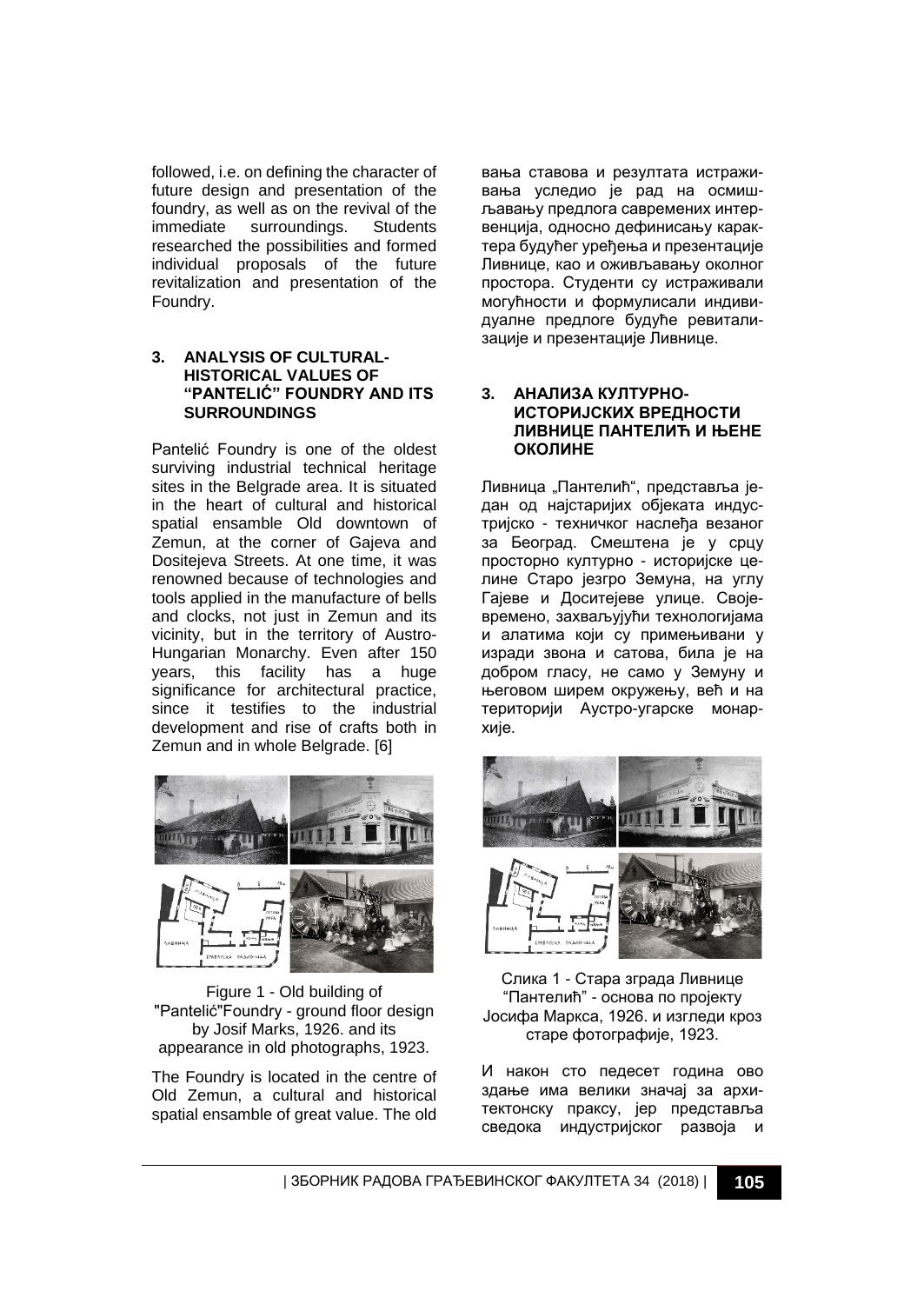downtown of Zemun was formed on the foundations of Roman Taurunum [7], and since XII century it was known as Zemlen. In XVIII century, it developed into a town of orthogonal street matrix, in the shape of an irregular square.

During that period, a great number of educational, religious, military, residential, commercial and craft facilities were built, of various stylistic influence and building techniques. The old downtown of Zemun has 59 streets, six squares and over 900 structures, many of which have a status of cultural property of great value [8] The oldest buildings include: White Bear tavern (kafana) (status of tentative protection), Church of St. Nicholas, (cultural property) [9], Karamata's family House (status of cultural property of great value). [10] It is important to mention Afrodita Bialo's House (status of cultural property) [11], Customs Office Building (status of cultural property) [12] and Zemun Fortress, Gardoš (status of cultural property) [13] which are situated in the immediate vicinity of the Foundry. There are fortress ramparts from the Austro-Hungarian period (17-18<sup>th</sup> century) on a dominantly loess hillock above the Danube Gardoš Hill, which is situated in the immediate vicinity of the Foundry. A suitable position, flood protection, proximity of important commercial, inland and waterways were the reason for the settlement foundation at this very place ever since the ancient period. It is important to emphasize that a large amount of archeological materials from Hallstatt and Bronze Age has been recovered on this site which testifies to Gardoš being populated even in prehistoric times.

успона занатства како Земуна, тако и читавог Београда. [6]

Ливница је смештена у центру Старог Земуна, просторно културно-историјској целини од великог значаја. Старо језгро Земуна је формирано на темељима римског Таурунума [7], а од XII века је познато под називом Землен. У XVIII веку развија се у градско насеље ортогоналне уличне матрице, неправилног квадратног облика. У том периоду изграђен је велики број просветних, верских, војних, стамбених, трговачких и занатских објеката, различитих стилских утицаја и грађевинских техника. Старо језгро Земуна броји 59 улица, 6 тргова и преко 900 грађевина, од којих велики број има статус културног добра и културног добра од великог значаја. [8] У најстарија здања спадају: кафана Бели Медвед (статус претходне заштите), Николајевска црква (статус културног добра) [9], кућа породице Карамата (статус културног добра од великог значаја). [10] Важно је споменути и: кућу Афродите Биало (статус културног добра) [11], Царинарницу (статус културног добра) [12] и Земунску тврђаву, Гардош (статус културног добра) [13] који се налазе у непосредној близини Ливнице. На<br>доминантном лесном узвишењу доминантном лесном изнад Дунава, који је смештен у ужем окружењу ливнице, брегу Гардошу, налазе се остаци утврђења из Аустро-угарског периода (17-18. век). Погодан положај, заштићеност од поплава, близина важних трговачких, сувоземних и водених путева разлози су за оснивање насеобине на баш овом месту још од античког периода. Битно је нагласити да су на овом локалитету пронађене и велике количине археолошког материјала из халштата и бронзаног доба које сведоче да је Гардош био насељен и у праисторији.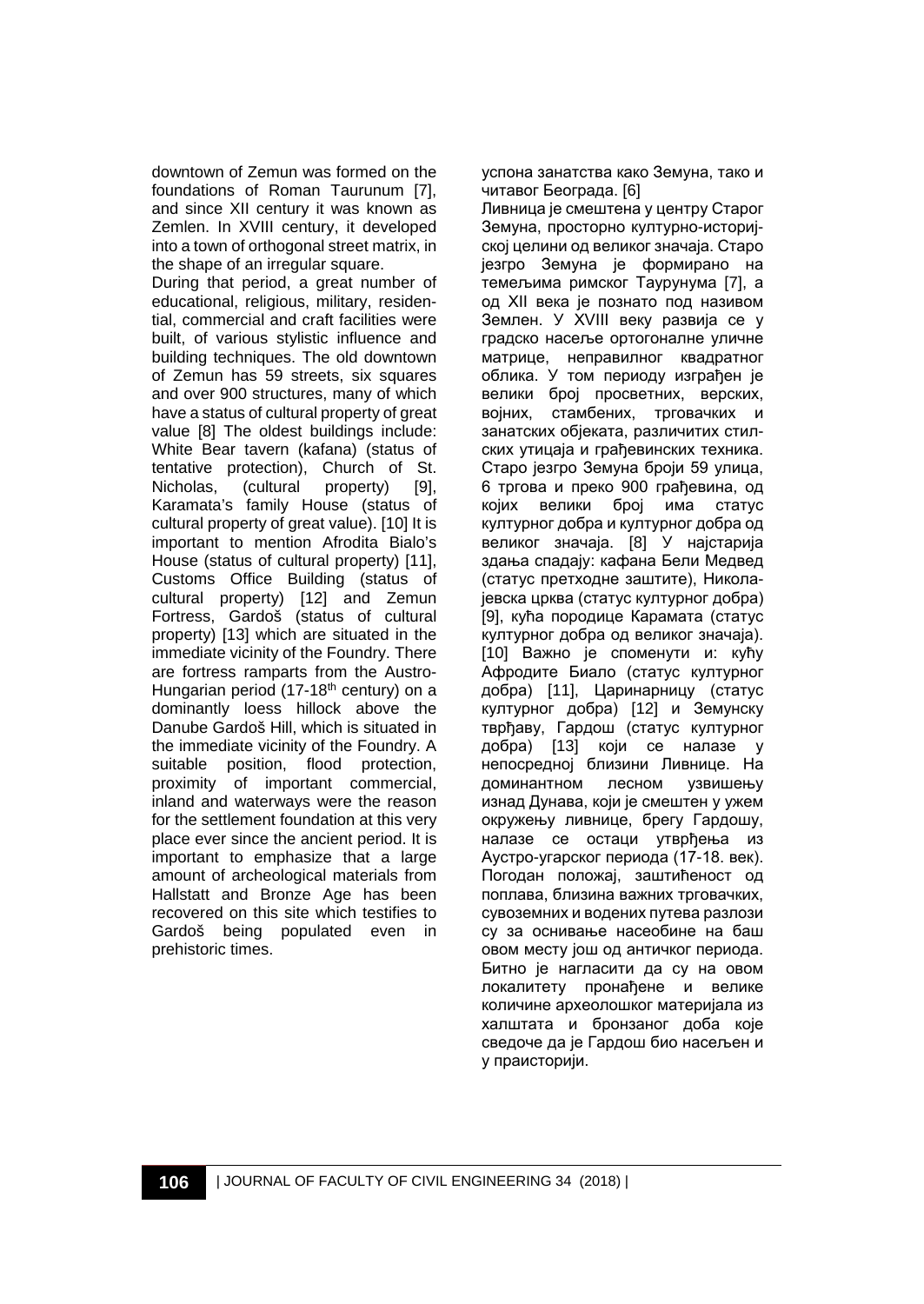



"Pantelić" Foundry was founded in 1854 by Đorđe Pantelić and it was situated in a small worn-down ground-floor house. In the beginning, the facility was used as a locksmith workshop for manufacturing and repairing small household items. Until the mid 1970s the facility held the original manufacturing craft moulds and processes which, in addition to being tangible remains, carry a special meaning, and the Foundry itself represented a place where numerous generations of young craftsmen matured. A detailed reconstruction of the facility was carried out in 1926 by a Zemun builder Josif Marks. The Foundry had an irregular ground floor, and the layout of the premises depended on manufacturing process taking place inside it for years. In the beginning, the facility was used as a humble locksmith workshop, but in time, and with extreme efforts of the Pantelić family who had owned it for three generations, it became specialized<br>business for bell casting and business manufacturing tower clocks. People still recognize it as "Pantelić" Foundry but its full name is "Bell casting foundry and tower clock manufacturer". With the development of casting process and programme, growth and wider range of products as well as expansion of architectural surroundings were fascilitated. The workshop complex has been<br>preserved to this day, and it preserved to this day, and it encompasses a large one storey facility





Ливница "Пантелић" је основана 1854. године од стране Ђорђа Пантелића и била је смештена у малој дотрајалој приземној кући. У почетку је објекат вршио улогу браварске радње за израду и поправку ситних предмета за домаћинство. Све до средине седамдесетих година прошлог века у здању су чувани оригинални облици и процеси занатске производње, који поред материјалних остатака носе посебан значај, а сама Ливница је представљала место где су стасале бројне генерације младих занатлија. Детаљну обнову објекта изведену 1926. године извршио је земунски градитељ Јосиф Маркс. Ливница је имала неправилну основу, а распоред просторија је био подређен производном процесу који се годинама одвијао у њој. У почетку је здање вршило улогу скромне браварске радионице, али временом, уз велике напоре породице Пантелић у чијем је власништву била кроз три генерације, постаје специјализовано предузеће за ливење звона и израду торањских сатова. У народу је остала позната под именом Ливница "Пантелић", док је пун назив предузећа гласио "Звоноливница и творница торањских сатова". Развојем ливничког процеса и програма, долази и до ширења и разграњавања како производног асортимана тако и самог архитектонског окружења. Комплекс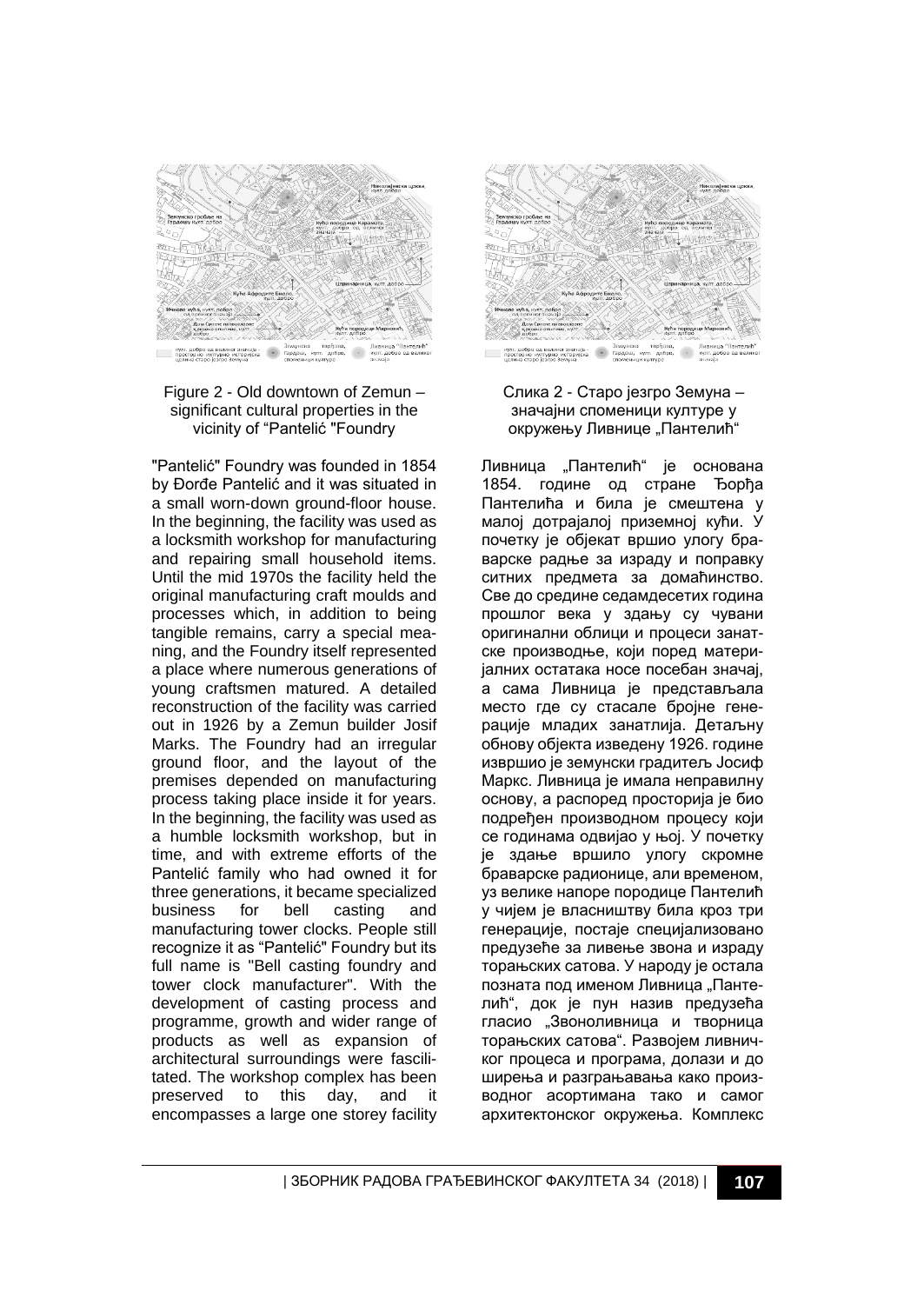of irregular ground floor where entire equipment and inventory of blacksmith and locksmith workshops is kept, and where facilities of the old and new foundry, warehouse and offices are located. The site also encompasses grounds filled with machines, equipment, tools and numerous finished products of former manufacturing section. Although it was considered to be one of the most famous establishments of this type both in the territory of Belgrade and within borders of Austro-Hungarian Empire, today this facility is decrepit and left to oblivion. The last conservatory works were carried out from 1973-1979, and damp repair works in 2006. After this, this extraordinary museum of crafts, a guardian of development of crafts and technical culture, has been completely neglected, although it has had a status of cultural property of great value since 1979. [14]

#### **4. POSSIBILITIES OF PROTECTION, REVITALIZATION AND PRESENTATION OF "PANTELIĆ" FOUNDRY – ACHIEVED RESULTS**

Forgotten industrial facilities represent rich grounds for the development of various activities which can improve the society itself. Not only for its position, but also for its architectural assets, "Pantelić" foundry serves as a suitable place for holding events such as cultural and artistic affairs. This ground floor facility, set at the heart of old Zemun, offers a great basis for development of diverse activities which would again draw attention to this unrightfully neglected monument of industrial heritage. It is our duty to select carefully activities which would again breathe life into this guardian of technical development of Belgrade. Architectural value of this facility is undeniable and invaluable, since it reflects the mark of a certain time and era, which is significant not only for the development of the old downtown of

радионица је сачуван и до данас, те обухвата велику приземну зграду неправилне основе у којима се налази целокупна опрема и инвентар ковачнице, браварске радионице, простори старе и нове ливнице, магацин и канцеларије. Такође, на локацији данас можемо затећи и дворишни простор испуњен машинама, прибором, алатом и бројним готовим производима некадашњег производног погона. Иако је важила за једну од најчувенијих установа овог типа како на територији Београда, тако и у оквиру граница Аустроугарске царевине, данас је ова зграда оронула и препуштена забораву. Последњи конзерваторски радови на објекту су извођени од 1973. до 1979. године, а 2006. је извршена санација влаге. Након тога је овај својеврсни занатски музеј, сведок развоја занатсва и техничке културе у потпуности запостављен, иако носи статус културног добра од великог значаја, од 1979. године. [14]

#### **4. МОГУЋНОСТИ ЗАШТИТЕ, РЕВИТАЛИЗАЦИЈЕ И ПРЕЗЕНТАЦИЈЕ ЛИВНИЦЕ ПАНТЕЛИЋ – ОСТВАРЕНИ РЕЗУЛТАТИ**

Заборављени индустријски објекти представљају погодно тло за развој различитих активности које оплемењују и само друштво. Ливница "Пантелић" предстаља адекватно место за смештање садржаја попут културних и уметничких догађаја, како због свог положаја, тако и због самих архитектонских вредности. Овај приземни објекат смештен у самом срцу Старог Земуна, пружа одличну подлогу за развој разноврсних активности којима би се поново скренула пажња на овај неправедно запостављени споменик индустријског наслеђа. Наша дужност је да пажљивим одабиром активности поново удахнемо живот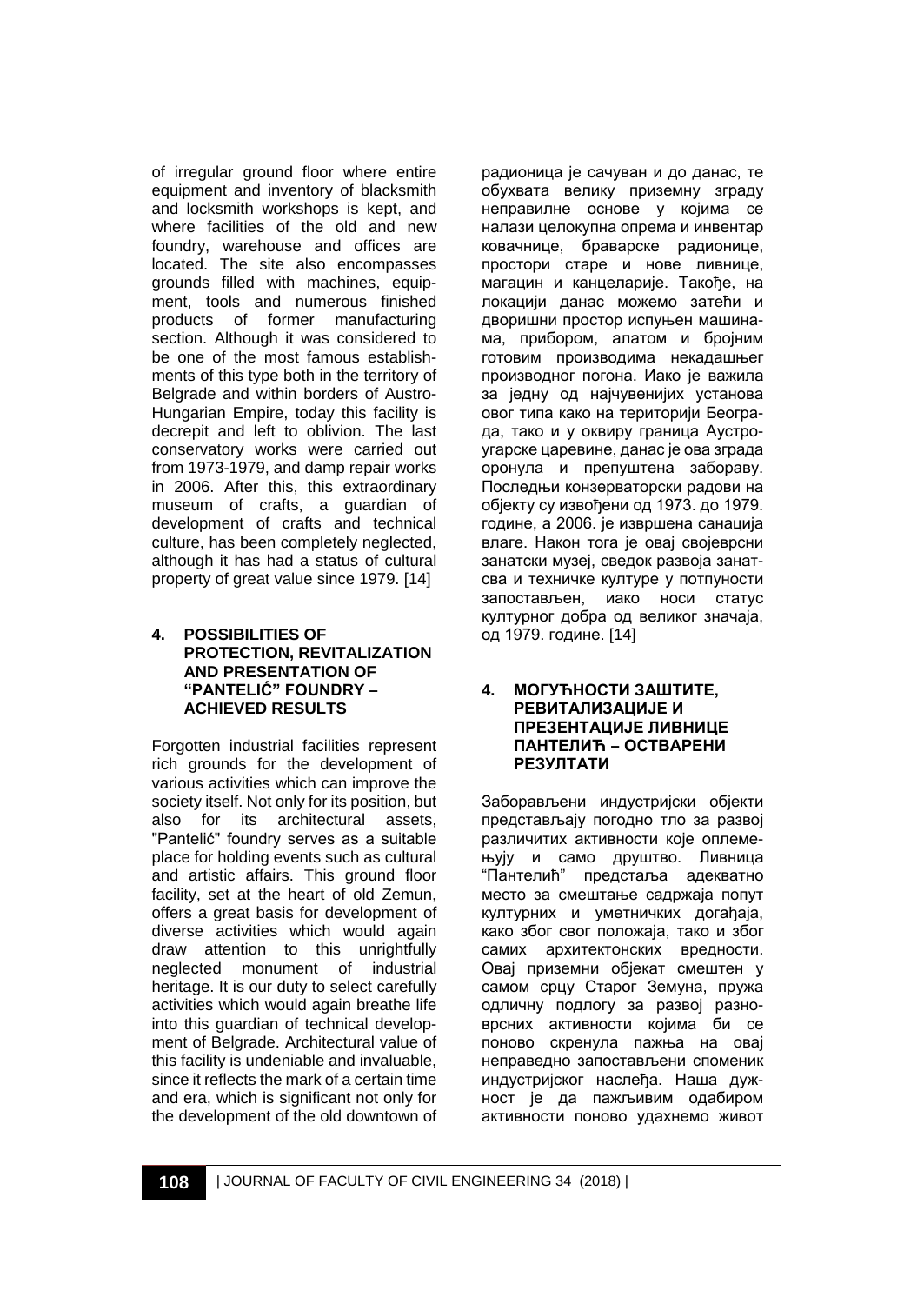Zemun, but also for entire Belgrade. After the revitalization, this area could become colourful city hub which aspires to revival of art and culture. (In the vicinity of the Foundry, there are numerous facilities having the status of cultural property or cultural property of great value, while the complete surroundings, spatial cultural historic ensamble Old downtown of Zemun has the status of cultural property of great value, which commands a new, more energetic way of life. The starting idea of all students was to revive the area of "Pantelić" foundry in accordance with contemporary needs, but also to present in an adequate manner the historical development and the functions the facility had had through the history. In this sense, in their proposals, students strived for preservation of authenticity and integrity of the entire area, and for an adequate presentation of its valuable tangible and intangible elements. They aimed at keeping constitutional culturalartistic character of the complex through its reactivation, new functions and amenities, various exhibition areas, art workshops but also at making it more attractive, especially for younger users who would create and have fun there thus enabling financing of activities and sustainability of a new function.

#### **4.1. Proposal of students Ana Milenković and Dušica Pašić**

The main purpose of the Foundry revitalization and presentation proposal was to find a balance between the old and the new. Ground floor is adapted to the future exhibition function of the facility, taking into account the tendency to preserve, as much as it possible, the authenticity and ambience of former complex. Newly designed area is modern, flexible, adapted for different artistic setups. In addition to the exhibition area, the facility has been added a multimedia area, designated for organization of various musical and theatrical events. A small counter has

овом сведоку техничког развоја Београда. Архитектонска вредност овог објекта је неоспорива и драгоцена, јер она одражава траг одређеног времена и епохе која је важна не само за развој старог језгра Земуна, већ и читавог Београда. Након ревитализације, ово подручје би могло да постане живописни градски чвор који тежи оживљавању уметности и културе (у околини Ливнице се налазе бројни објекти који носе статус културног добра или културног добра од великог значаја, док читаво шире окружење - Просторно културно историјска целина Старо језгро Земуна уважава статус културног добра од великог значаја, те доносе нови енергичнији начин живота. Полазна идеја свих студената била је да се оживе простори Ливнице "Пантелић" у складу са савременим потребама, али да се на адекватан начин представе историјски развој и функција коју је зграда имала у историји. У том смислу, студенти су кроз своје предлоге тежили да очувају аутентичност и интегритет целине, да адекватно презентирају њене вредне материјалне и нематеријалне елементе. Они су тежили да кроз реактивацију комплекса, нове функције и садржаје, различите изложбене просторе, уметничке радионице, атељее и сл, задрже примарни културноуметнички карактер комплекса, али и да га учине атрактивним, посебно за млађе кориснике који би у њему и стварали и забављали се, што би омогућило финансирање активности и одрживост нове намене.

#### **4.1. Предлог студенткиња Ане Миленковић и Душице Пашић**

Главни циљ кроз предлог ревитализације и презентације Ливнице био је проналажење равнотеже имеђу старог и новог. Основа приземља је прилагођена будућој изложбеној функцији објекта, при чему се тежило да се, колико је то могуће, у што већој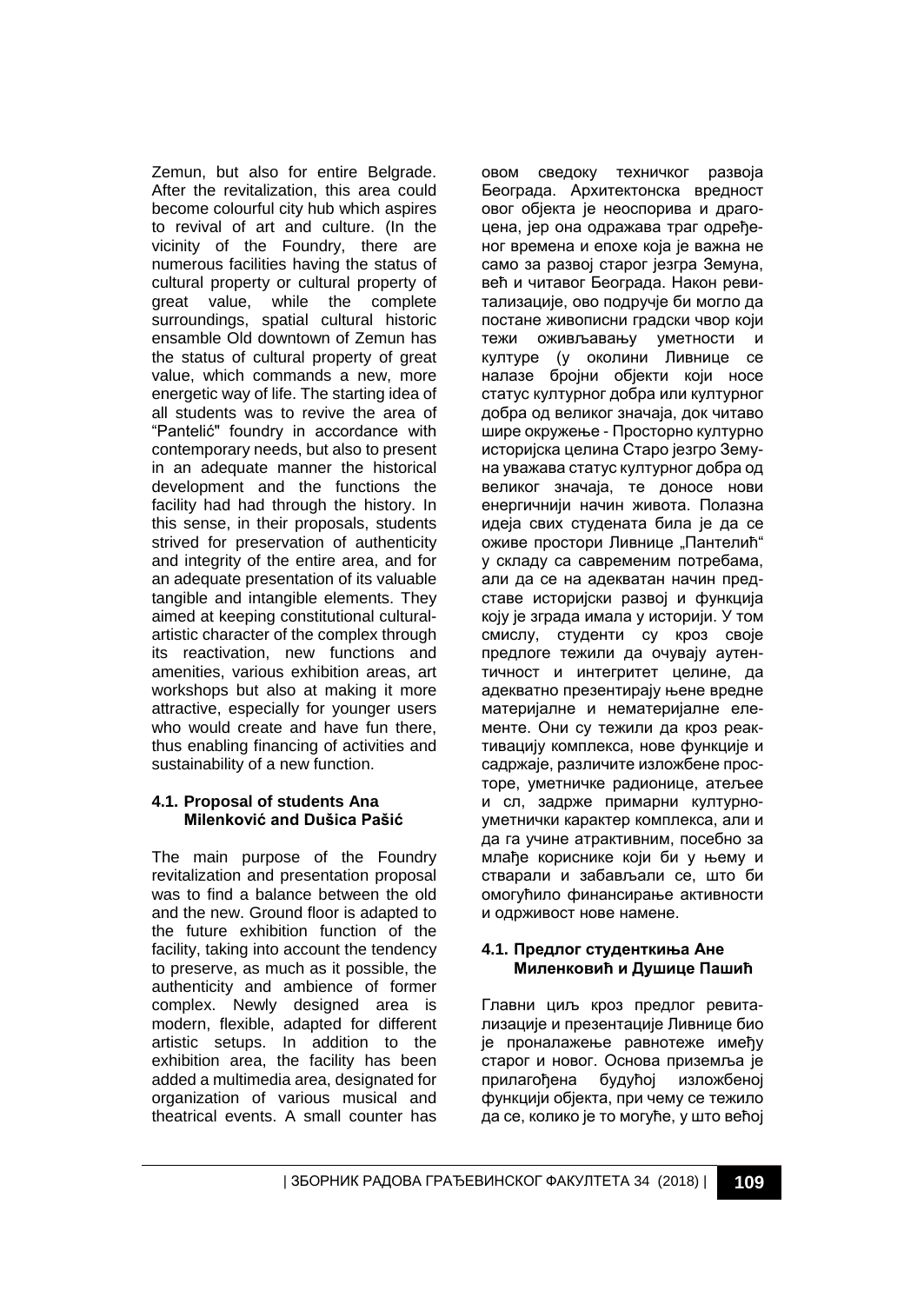been designed to accommodate basic catering demands on occasions of various cultural-art events. Within the facility, there are also a small souvenir shop, an info-desk and a workshop which produces unique brand watches whose sale should partially finance maintenance of this new cultural centre.<br>The facility has a necessary The facility has a necessary administrative and technical area, then a balcony which also could be used as a place where various events are organized. The idea is that, in addition to organizing exhibitions, the center also deals with the organization of a large number of cultural events, dialogues, film screenings, or various artistic activities at numerous levels, and that historical information crucial for the development of the city itself is easily read.



Figure 3 - Proposal for revitalization and presentation of "Pantelić" foundry of students A. Milenković and D. Pašić, 2017.

The basic idea is to preserve completely both the existing roof structure and outer façade, which allows attainment of a realistic level of ambience. The presservation of casting furnaces and chimneys embodying authenticity of the entire facility is еnvisaged in addition to preserving the facades and elements of the structure. The area is divided by light partition walls and glass panels, which ensure the ambience is preserved, and the visitor is provided with easily read former area organization. In order to<br>further accentuate and expose accentuate and expose

мери задржи аутентичност и амбијенталност некадашњег комплекса. Новопројектовани простор је модеран, флексибилан, прикладан за

различите уметничке поставке. Поред изложбеног простора, објекту је додат и мултимедијални простор, намењен за одржавање разноврсних музичко - сценских догађаја.

Пројектован је и мали пулт који треба да задовољи основне угоститељске потребе приликом одвијања различитих културно - уметничких догађаја. Такође у склопу објекта постоји и мала сувенирница, инфопункт и радионица која се бави израдом уникатних брендираних сатова, чијом би се продајом делимично финасирало и одржавање овог новог културног центра. Објекат поседује нужни административни и технички блок, затим терасу која може такође да послужи као место одржавања различитих манифестација. Идеја је, да се поред изложби, центар бави и организацијом великог броја културних догађаја, разговора, филмских пројекција, односно различитих уметничких активности на бројним нивоима, те да се историјске информације кључне за развој самог града несметано читају.



Слика 3 - Предлог ревитализације и презентације Ливнице "Пантелић" студенткиња А. Миленковић и Д. Пашић, 2017.

Основна идеја је да се постојећа кровна конструкција, као и спољна фасада сачувају у потпуности, што утиче на постизање великог степена амбијенталности. Поред фасада и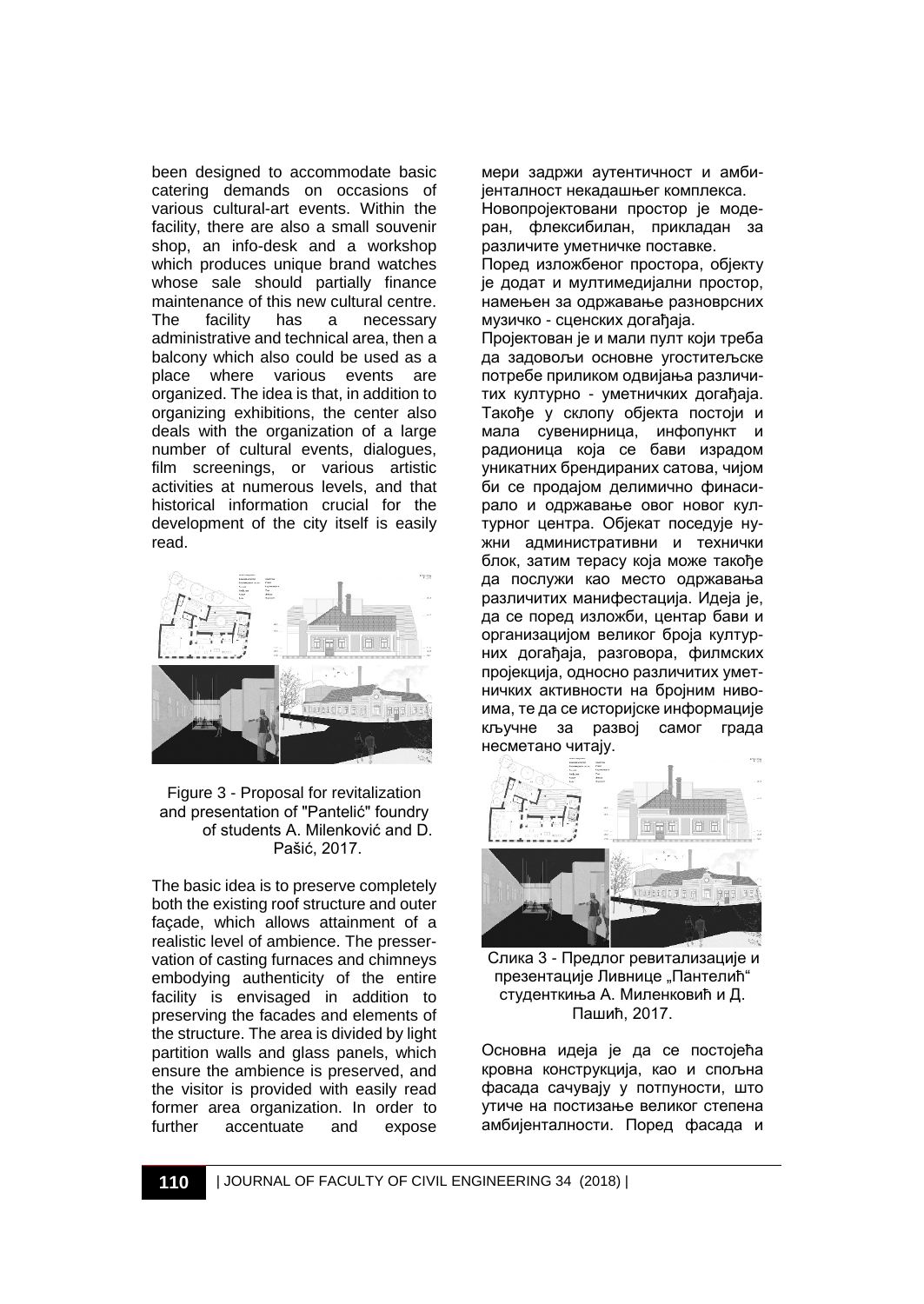construction elements of the facility, but also to highlight multimedia area, which would in turn contribute to the understanding of old-new combination, a glass cubus was implemented into the Foundry. The glass cubus is supported by a steel structure, while on the outside it is covered with steel mesh. This addition represents the most interesting part of the facility which conveys the combination of the new and the old by its subtle and delicate appearance thus providing visitors with a unique visual experience. Natural materials such as concrete, glass and metal have been used in the interior in order not to interfere with the identity of the existing structure. The use of natural light is also accentuated which is enabled by implementation of the glass cubus. Technical and scientific values, which are rather important in this type of facility, are emphasized by preservation and presentation of casting furnaces, as well as of certain exhibits which were manufactured in the Foundry (bells, clocks, etc.) While conceptualizing facades, the plan was not only to merely "decorate" the exterior, but the goal was to estetically improve front facades of this industrial facility which would enhance visual experience of a visitor and further promote the image of the whole site. It was achieved by implementation of the glass cubus which is lined with galvanized steel wire. With the use of this light and flexibile mesh material, a great number of craft works was eliminated thus providing an adequate and inexpensive protection of the glass-steel structure, while the material itself is reminiscent of former casting processes and used raw materials. Small holes in the mesh provide inflow of indispensable day light into the area of media hall, while outside they create an interesting shadow and light play. The façade itself is completely preserved, so it has a great estetic value for rich plastic it possesses. In the proposal, it was treated with dark colours (different shades of grey in

елемената конструкције предвиђено је очување ливничких пећи и димњака које утичу на аутентичност читавог објекта. Простор је подељен лаким преградним зидовима и стакленим панелима, чиме је амбијенталност очувана, а самом посетиоцу омогућено лако ишчитавање пређашње просторне организације. Како би се још додатно истакли и изложили конструктивни елементи зграде, али и нагласио мултимедијални простор, те допринело разумевању споја старог и новог, у објекат Ливнице је имплементован стаклени кубус. Стаклени кубус носи челична конструкција, док је са спољне стране обложен челичном мрежицом. Овај додатак представља најитересантнији део објекта који својом ненаметљивом и прозрачном појавом дочарава спој новог и старог, пружајући посетиоцима несвакидашњи визуелни доживљај. У ентеријеру су примењени природни материјали, попут бетона, стакла и метала, како се не би реметио идентитет постојеће конструкције. Акценат је такође на употреби природног осветљења, што је омогућено имплементацијом стакленог кубуса. Техничке и научне вредности, које су јако важне код оваквог типа објекта, су наглашене кроз очување и презентацију ливничких пећи, као и одређених експоната који су се некада производили у самој ливници (звона, сатови и сл.). Током промишљања фасадног обликовања није се тежило само пуком "улепшавању" екстеријера, већ је циљ био естетско унапређење предње фасаде овог индустријског објекта са жељом за побољшањем самог визуелног доживљаја посетиоца, као и подизањем имиџа читавог локалитета. То је постигнуто додавањем стакленог кубуса који је обложен галванизованом челичном жицом. Употребом овог лаког и флексибилног мрежастог материјала, елиминисан је велики број занатских радова, омогућена је адекватна и јефтина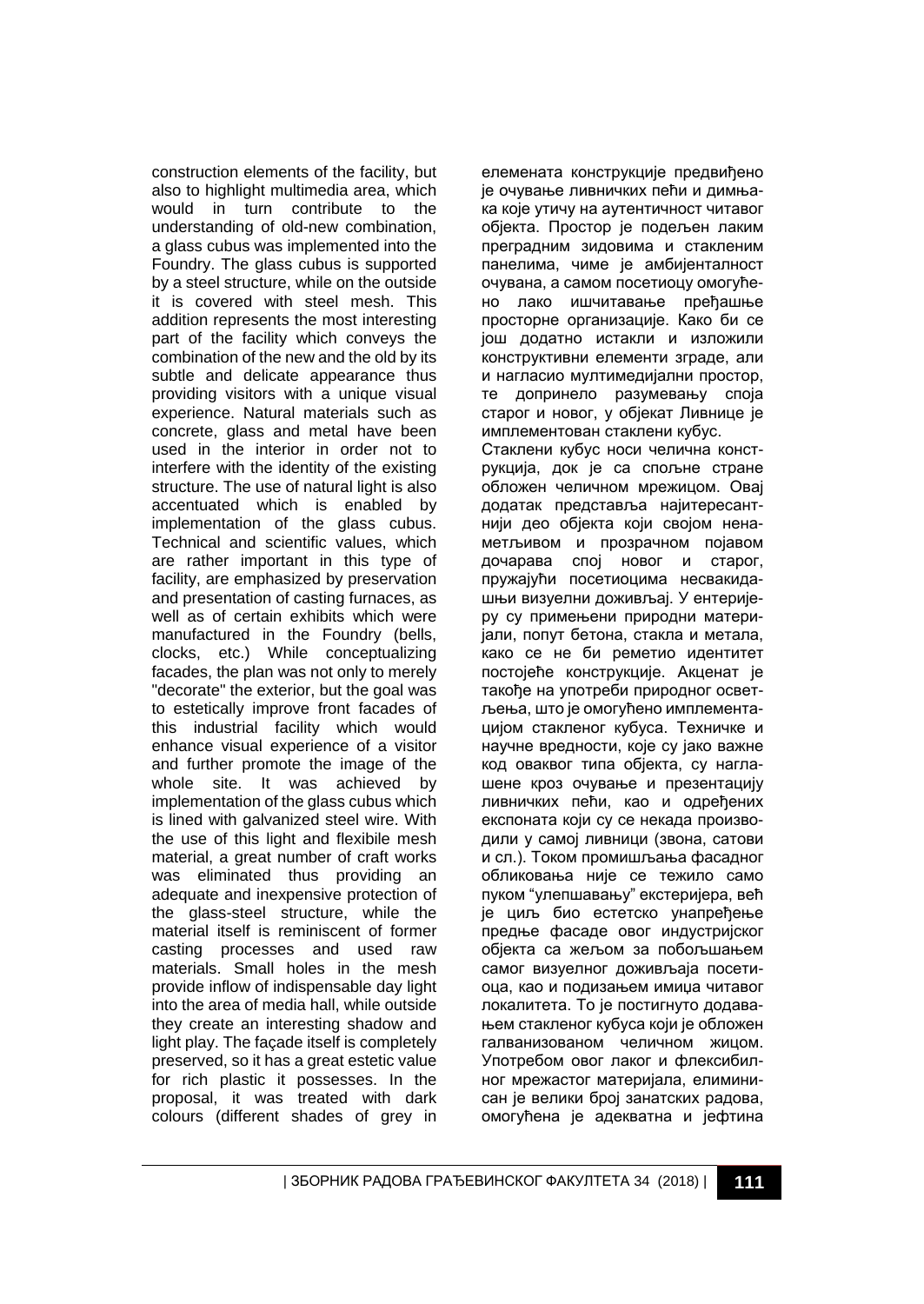combination with white accents were used). The most remarkable detail is, nevertheless, the glass cubus which is evidence of old and new combination, so it seeks to visually improve the front façade as well as the entire facility in the best possible manner thus making it a new city benchmark.

### **4.2. Proposal of students Teodora Tamburić i Katarina Terzić**

The idea for revitalization of the facility by means of new spatial organization, originated in the old one, and is in accordance with the facility repurpose. Contemporary attitude towards the former manufacturing surroundings is reflected in the creation of an area where visitors would be introduced to the history of the Foundry through interactive workshops with authentic tools, and at the same time they could enjoy a pleasant, historically inspired ambience of the newly added cafe. The area is dominated by circular movement, which facilitates easier viewing of the exhibits connected to the history of the Foundry or product display from the workshop itself.

The café takes up two floors, where added floor is designed in a contemporary manner, by using glass and sheet metal in order to clearly differentiate the new from the existing. Sheet metal patina allows for the café to integrate itself into the authentic ambience of the Foundry, and the glass to create a homogeneous relations between the inner and the outer.

Distinctive character has been preserved by a complete retention, and even highlighting the elements of the roof structure inside the interior, with minimal treatment of floors and walls for the purpose of visual opening of the area.

Duality (old/new; open/closed), as an approach to the renewal, allows the former Foundry to regain the role of Zemun benchmark, but also the role of a new centre for quality time spending.

заштита стаклено - челичне структуре, док сам материјал асоцира на некадашње ливничке процесе и употребљаване сировине. Мале рупе у мрежи омогућавају доток потребне природне светлости у простор медијатеке, док споља стварају интересантну игру сенки и светла. Сама фасада је у потпуности сачувана, тако да има велику естетску вредност због богате пластике коју поседује. У решењу је третирана загаситим бојама (употребљене су различите нијансе сиве у комбинацији са белим акцентима). Најупечатљивији моменат је ипак стаклени кубус који сведочи о споју новог и старог, те на најбољи могући начин тежи визуелном побољшању како саме предње фасаде, тако и читавог објекта, чинећи га новим градским репером.

## **4.2. Предлог студенткиња Теодоре Тамбурић и Катарине Терзић**

Идеја за ревитализацију објекта путем нове просторне организације, произашла је из старе, а у складу са пренаменом објекта. Савремени однос према некадашњем мануфактурном окружењу, огледа се у стварању простора у коме би се посетиоци упознали са самом историјом Ливнице кроз интерактивне радионице са аутентичним алатима, а уједно би могли и да уживају у пријатном, историјски надахнутом амбијенту новог дограђеног кафеа. Простором доминира кружно кретање, које омогућава лакше сагледавање експоната везаних за историју Ливнице или поставке производа саме радионице. Кафе се протеже кроз две етаже, при чему је додати спрат обрађен на савремени начин, коришћењем стакла и лима, како би се недвосмислено разликовало ново од постојећег. Патина лима омогућава да се кафе уклопи са аутентичним амбијентом Ливнице, а стакло да се створи хомогени однос унутрашњег и спољашњег.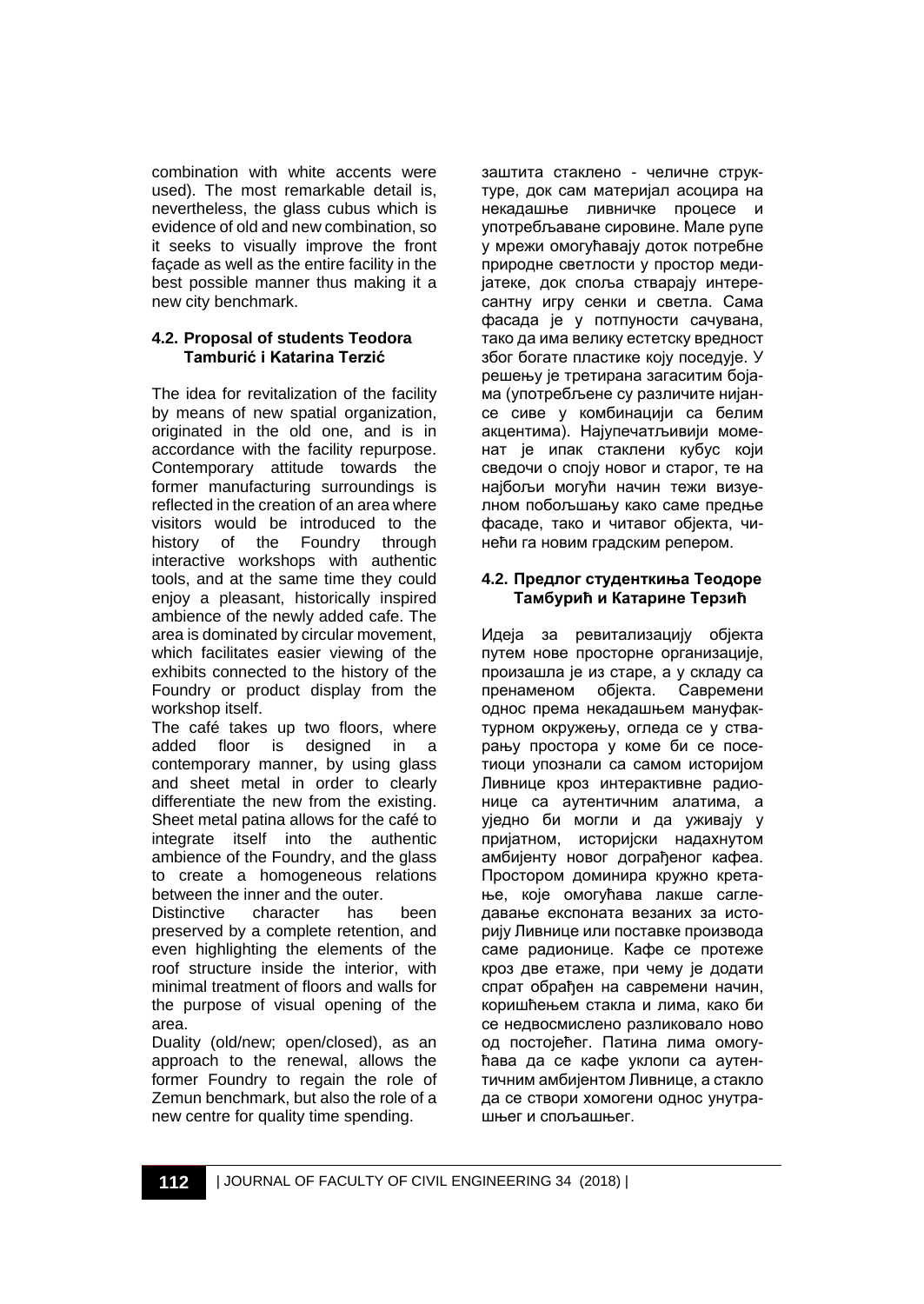

Figure 4 - Proposal for revitalization and presentation of "Pantelić" foundry of students T. Tamburić and K. Terzić, 2017.

#### **4.3. Proposal of students Katarina Dimitrijević and Aleksandra Živković**

Taking into account the preservation of original architecture of the facility, as well as the presentation of its previous purpose, revitalization proposal in this work was governed by the idea of installing a distinct exhibition area where visitors would have an opportunity to see products used to be made in the foundry. The thing differentiating this area is the exhistence of a balloon-like structure, which visitors would go through, while the exhibits would be placed outside the balloon around them. The particularity of this kind of exhibition organization is the very interchange of positions of exhibits and users, while their roles remain the same. This unique approach provides visitors with an opportunity to see the exhibiton in an unexpected manner, which is an interesting addition to the visit. The structure is divided into two parts at the end: café area - for adults; and for children it continues in the shape of a slide in the garden area, which then returns into the facility to the area of playground with balls. The facility structure remains mainly unchanged, apart from the newly added element in the interior which is a transparent balloon consisting of curved glass panels, carried by a steel structure of

Специфични карактер је очуван и потпуним задржавањем, па чак и истицањем елемената кровне конструкције у ентеријеру, уз минималну обраду подова и зидова у циљу визуелног отварања простора. Двојакост (старо/ново, отворено/затворено), као начин приступа обнови, чини да некадашња Ливница врати улогу земунског репера, али и новог центра за квалитетно провођење времена.



Слика 4 - Предлог ревитализације и презентације Ливнице "Пантелић" студенткиња Т. Тамбурић и К. Терзић, 2017.

#### **4.3. Предлог студенткиња Катарине Димитријевић и Александре Живковић**

У предлогу ревитализације овог рада, а водећи рачуна о очувању оригиналне архитектуре објекта, као и презентације његове претходне намене, водило се идејом постављања специфичног изложбеног простора у коме би посетиоци имали прилику да виде производе који су некад настајали у Ливници. Оно по чему се овај простор издваја, јесте постојање структуре која подсећа на балон, кроз који би се посетиоци кретали, док би се експонати налазили изван балона око њих. Посебност овакве организације изложбе јесте управо замена позиција експоната и корисника, док њихове улоге, пак, остају исте. Овакав оригиналан приступ пружа посетиоцима прилику да сагледају изложбу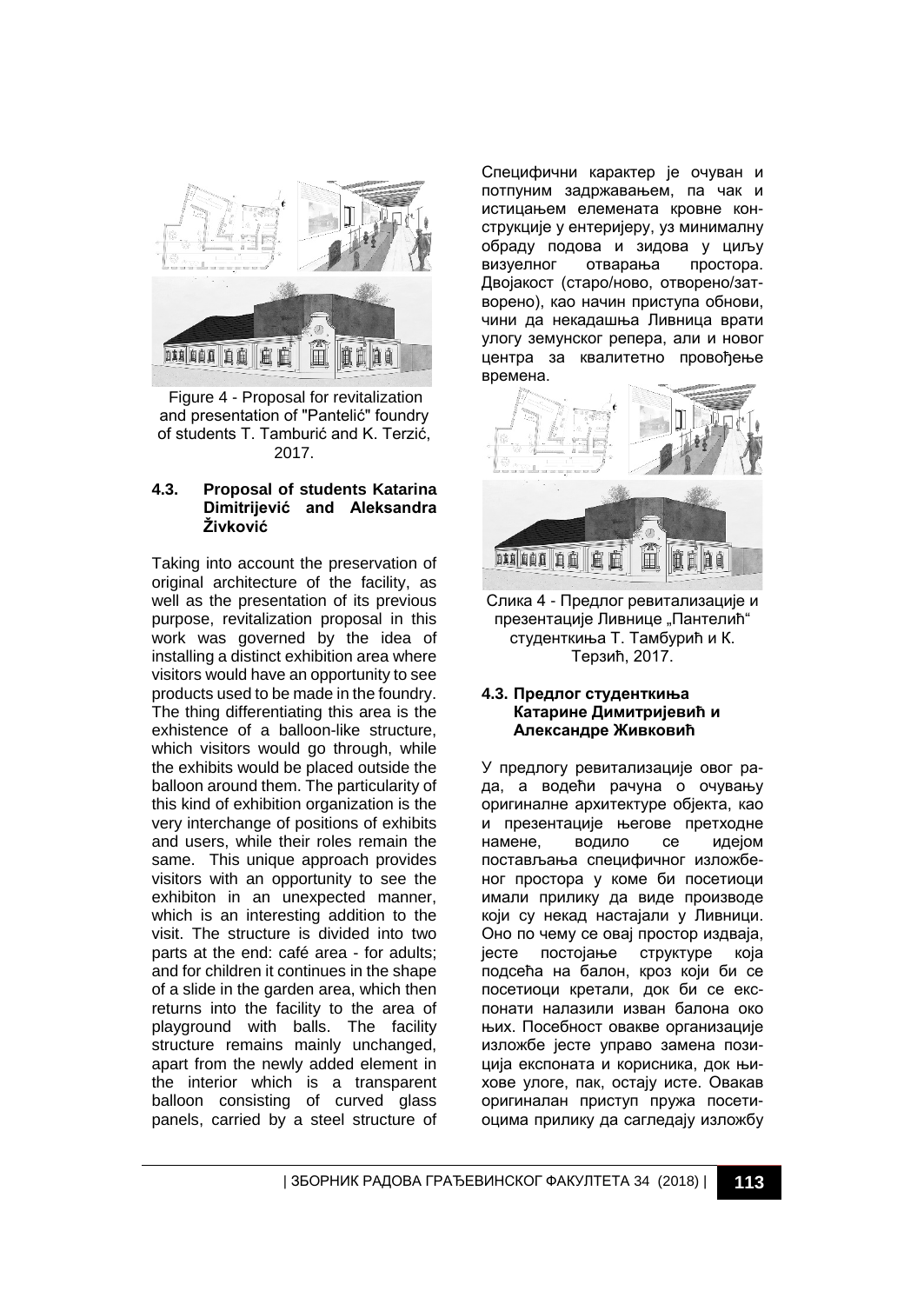connected frames. All values have been appropriately retained by preservation of elements personifying the quality of the facility and by unexpected and original interior design, which restore the foundry to its prominence through application of contemporary principles of revival.



Figure 5 - Proposal for revitalization and presentation of "Pantelić" foundry of students K. Dimitrijević and A. Živković, 2017.

#### **4.4. Proposal of students Jovana Erdeljan and Nevena Đurić**

The starting point in the proposal of revitalization of the former foundry relates to the adaptation of its areas, with as much preservation of structure. modelling, as well as tangible and intangible heritage.

Former manufacturing area would become exhibition-sale area of educational character, by introduction of a smaller conference hall, and the hall for lecture and exhibition-related film screenings. Workshop and interactive lectures would be organized in the added annex. This new structure would create caskade platform and canopy for performances of domestic artists and designers as well as promotion of their works. At the same time, it would provide a new ambience dynamic with full retention of its authenticity, slanting above the existing roof. The annex

на неочекиван начин, што је додатна занимљивост посете. Структура се на крају дели у два дела: за одрасле - кафе простор, а за децу - наставља се у виду тобогана, у делу баште, који се потом враћа у објекат, у простор играонице са лоптицама. Конструкција објекта остаје у великој мери непромењена, осим што у ентеријеру добија нови елемент, транспарентни балон, који се састоји од закривљених стаклених панела, које носи челична конструкција у виду повезаних рамова. Очувањем елемената који оличавају квалитет објекта и неочекиваним и оригиналним уређењем ентеријера, све вредности су на прави начин очуване, враћајући Ливници своју препознатљивост путем савремених принципа оживљавања.



Слика 5 - Предлог ревитализације и презентације Ливнице "Пантелић" студенткиња К. Димитријевић и А. Живковић, 2017.

#### **4.4. Предлог студенткиња Јоване Ердељан и Невене Ђурић**

Полазна тачка у предлогу ревитализације некадашње Ливнице, односи се на пренамену њених површина, уз што већу меру задржавања конструкције, обликовања, као и материјалног и нематеријалног наслеђа. Некадашњи мануфактурни простор би постао изложбено-продајни, едукативног карактера, увођењем мање конференцијске сале, као и сале са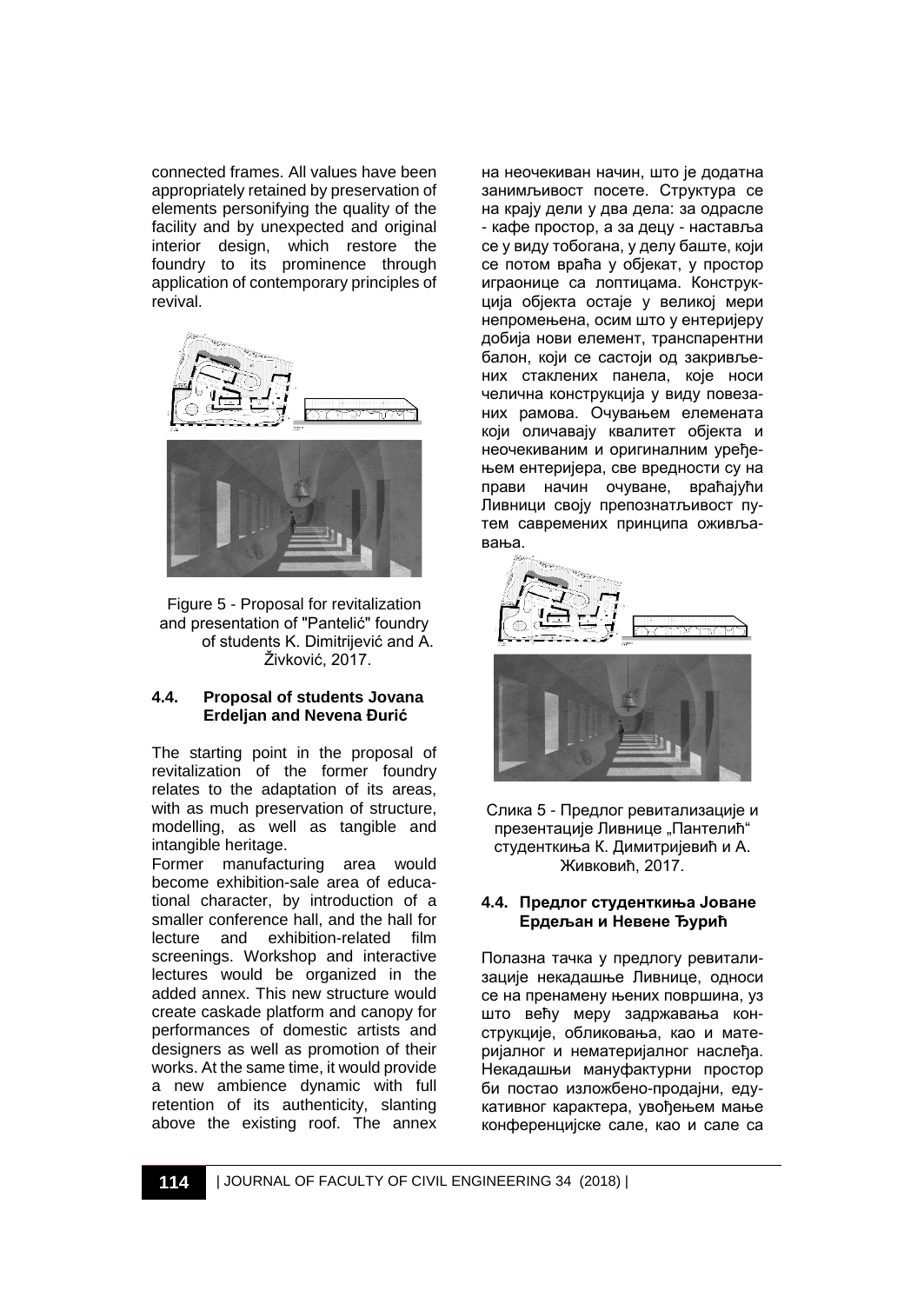structure is created by placement of wooden profiles which are fastened to the grounds-facing façade of the facility. They rest on the ground, and between them there are transverse stiffeners and glass and wooden fillings. This facility of great significance would become a museum and a centre for promotion of culture and education by contemporary approach to preservation.



Figure 6 - Proposal for revitalization and presentation of "Pantelić" foundry of students J. Erdeljan i N. Đurić, 2017.

## **5. CONCLUSIONS**

In accordance with recommendations on education in the field of protection of architectural heritage, and experience from European countries, the reform of studies at the Faculty of Architecture of the University of Belgrade follows general direction and scope exhisting in other European countries and their<br>education system. Although the education system. Although the education on undergraduate studies, attended by all students in courses dealing with the history of both general and national architecture and art, has shrunk considerably, the reform still made it possible, within elective courses on master and integrated academic studies of architecture, to expand and enrich it substantially with certain topics which were not previously explored in teaching process. Students' work on particular topics dealing with research, evaluation, protection and revitalization of architectural heritage, as well as designing in protected areas,

пројектором за предавања и филмове везане за изложбу. Радионица и интерактивна предавања би се одржавала у дограђеном проширењу. Ова нова структура, стварала би каскадни подијум и надстреху за наступе домаћих уметника и дизајнера, као и промовисање њихових дела. А уједно би давала и нову динамику амбијенту, уз потпуно очување његове аутентичности, надвијајући се изнад постојећег крова.

Конструкција анекса је омогућена постављањем дрвених профила који су причвршћени за дворишну фасаду објекта. Ослоњени су на тло, а између профила постоје попречна укрућења и стаклене и дрвене испуне. Савременим приступом очувања, овај објекат од великог значаја, постао би музеј и центар за промовисање културе и образовања.



Слика 6 - Предлог ревитализације и презентације Ливнице "Пантелић" студенткиња Ј. Ердељан и Н. Ђурић, 2017.

## **5. ЗАКЉУЧНА РАЗМАТРАЊА**

У складу са препорукама о едукацији у области заштите градитељског наслеђа, као и искуствима из европских земаља, реформа наставе на Архитектонском факултету Универзитета у Београду прати општи смер и обим који постоји и у другим европским земљама и њиховом систему образовања. Мада је у великој мери умањена настава коју слушају сви студенти на предметима везаним за историју архитектуре и уметности, општу и националну, на основним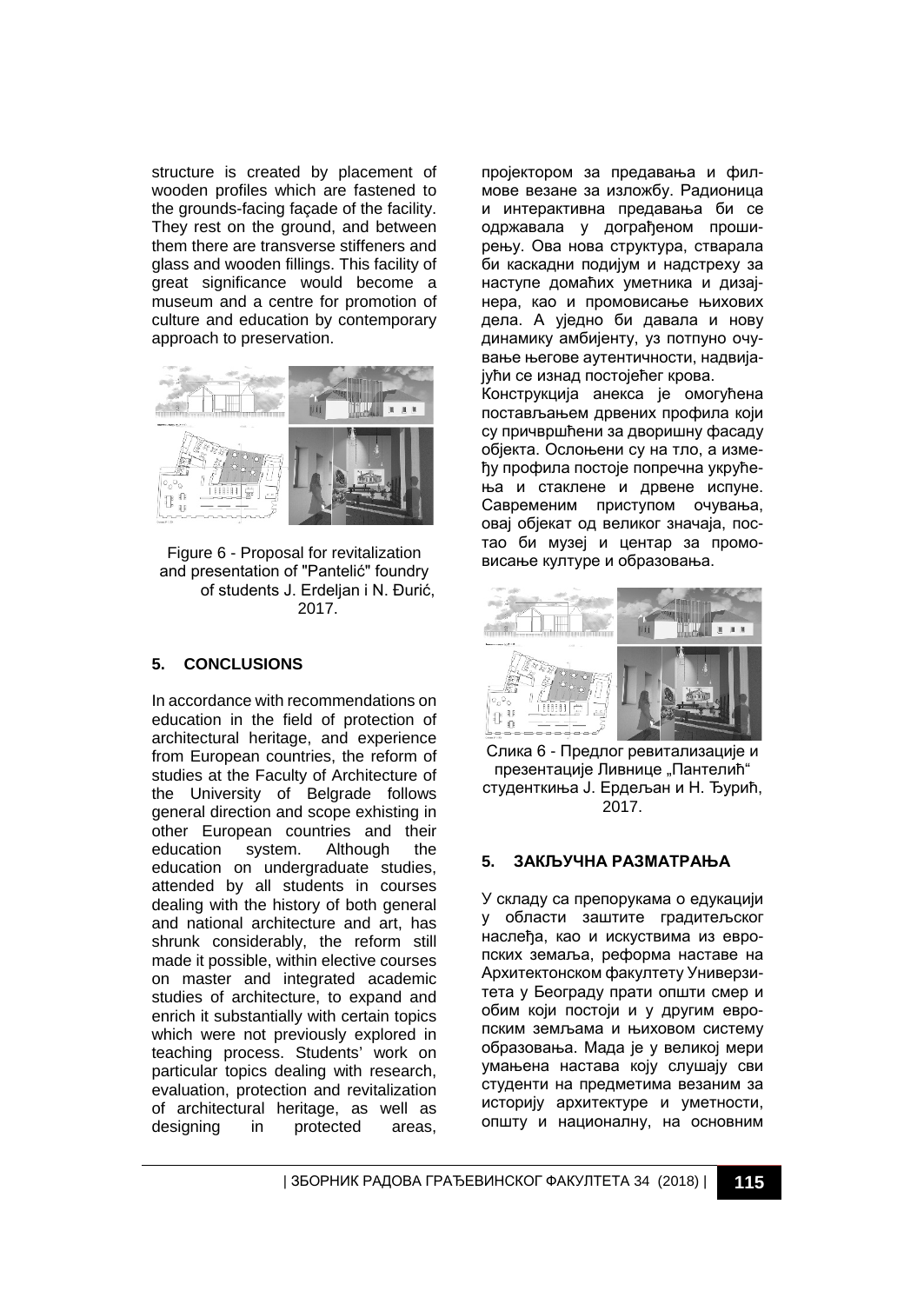demonstrated that their engagement in these projects has enriched their<br>education and facilitated their education and facilitated involvement in addressing numerous contemporary problems of protection and revitalization of historical places and ambiences. Students' concept designs pursued a common goal – to accentuate the values of the complex by contemporary presentation. With their projects, student filled the Foundry<br>complex with numerous new complex with numerous new contributions but serving in the function of improvement of historical, cultural and technological character and values the Foundry has possessed. A dynamic concept of continual authenticity enrichment of historical place was thus supported by changes and layers brought about by both historical time and contemporary age. In students' proposals of new amenities of cultural, artistic and multimedial character, a desire was expresseed to preserve and revive this complex by attracting people, especially young users, who would familiarize themselves directly with the history and old crafts of the foundry by its presentation. Although the Cultural Heritage Preservation Institute of Belgrade submitted a proposal for revitalization of "Pantelić" foundry in 2009, in proposed students' concept<br>designs of revitalization and of revitalization and<br>of the Foundrv. a presentation of the Foundry, a contribution to development research of industrial architecture of the city was made, but also to conceptualizing possibilities of its rehabilitation and sustainable development by means of new cultural-artistic amenities which would preserve this significant model of technical culture and artistic craft, with necessary adherance to guidelines and principles of international charters and recommendations.

академским студијама, реформа је ипак омогућила да се у оквиру изборне наставе на мастер и интегрисаним академским студијама архитектуре она значајно продуби и обогати појединим темама које до тада нису биле заступљене у настави. Кроз рад на специфичним темама везаним за истраживање, валоризацију, заштиту и ревитализацију градитељског наслеђа, као и пројектовање у заштићеним просторима, показало се да је ангажовање студената на овим пројектима обогатило њихово образовање и омогућило њихово укључивање у решавање бројних савремених проблема заштите и ревитализације историјских места и амбијената. Идејни пројекти студената су следили заједнички циљ - да кроз савремену презентацију комплекса истакну њене вредности. Својим пројектима студенти су комплекс Ливнице испунили бројним новим садржајима, али у функцији унапређења историјског, културног, уметничког и технолошког карактера и вредности које стара Ливница поседује. На тај начин је слеђен динамичан концепт сталног обогаћивања аутентичности историјског места, кроз промене и слојеве које доноси историјско време, али и савремено доба. Кроз студентске предлоге нових садржаја културног, уметничког и мултимедијалног карактера, изражена је жеља да се овај индустријски комплекс очува и оживи кроз привлачење грађана, посебно младих корисника, који би се кроз презентацију Ливнице, непосредно упознали са њеном историјом и старим занатима. Иако је Завод за заштиту споменика културе града Београда урадио предлог ревитализације Ливнице "Пантелић" 2009. године, кроз предложене студентске идејне пројекте ревитализације и презентације Ливнице дат је прилог истраживању развоја индустријске архитектуре града, али и осмишљавања могућности њене рехабили-